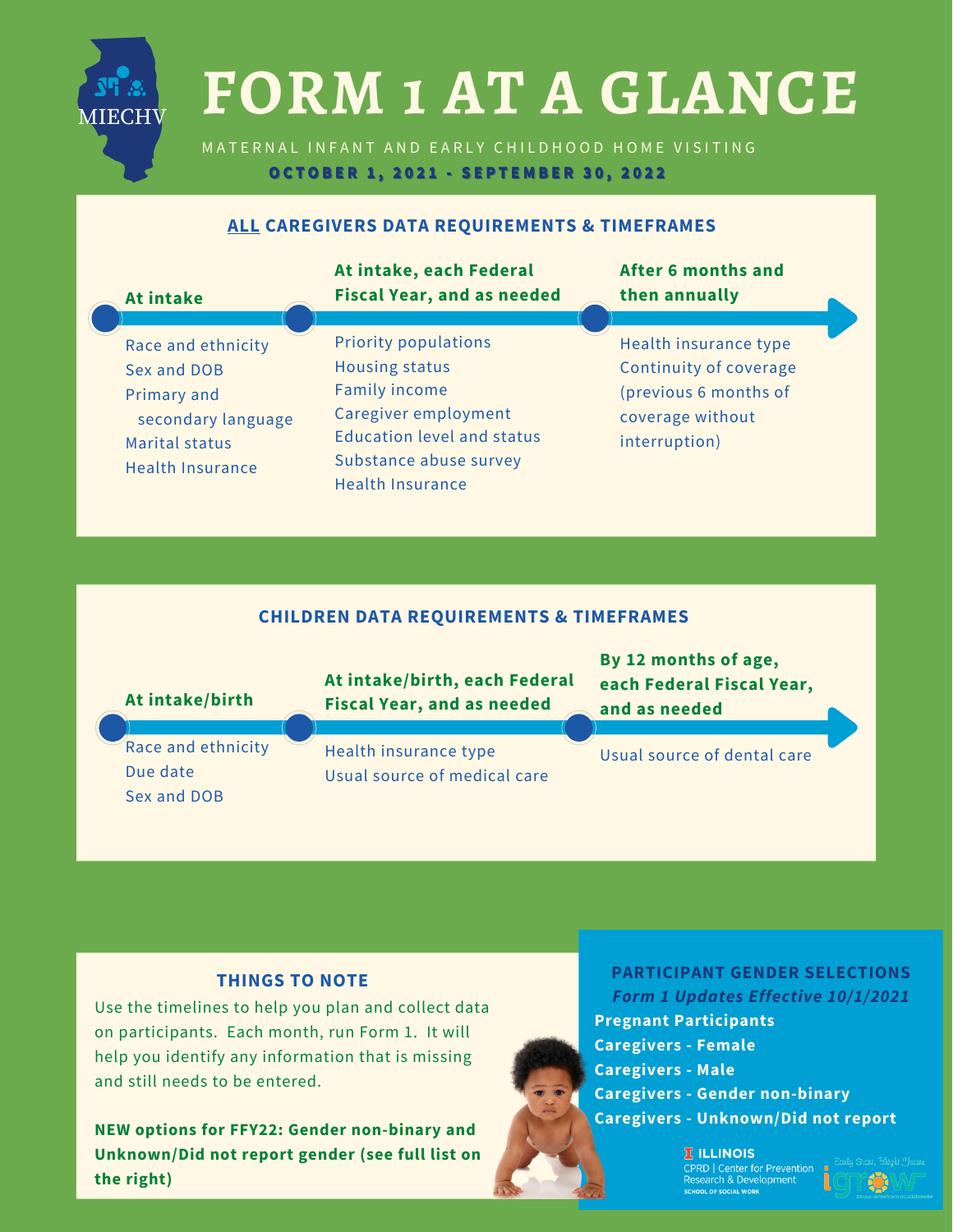

# **FORM 2 AT A GLANCE**

**DATA COLLECTION**

MATERNAL INFANT AND EARLY CHILDHOOD HOME VISITING **OOCCTTOOBBEERR 11,, 22002211 -- SSEEPPTTEEMMBBEERR 3300,, 22002222**

## **PRIMARY CAREGIVERS BENCHMARKS**

(Other Guardians Not Required)

**TIMEFRAME At Enrollment Within 90 days of Enrollment At every postnatal visit**

**By 3 months post-enrollment for males, pregnant and non-pregnant participants**

**Within 6 months of enrollment and annually each fiscal year thereafter**

**Substance Abuse survey Tobacco Survey Behavior Concerns Survey**

**Edinburgh Perinatal Depression Scale (EPDS)**

**Screening for Intimate Partner Violence For Females: Futures Without Violence Relationship Assessment Tool For Males: Hurt, Insulted, Threatened with harm and Screamed (HITS)**

### **PRENATAL BENCHMARKS**

**TIMEFRAME At each home visit By 8 weeks postpartum By 3 months postpartum By 6 weeks postpartum From birth to 6 months postpartum, until weaned**

#### **DATA COLLECTION**

**Prenatal care visits Postpartum Care visit and Contraception survey Edinburgh Postnatal Depression Screen 4Ps** *(Illinois state requirement)* **Breastfeeding survey**

#### **ALL TARGET CHILDREN BENCHMARKS**

**TIMEFRAME**

**At each home visit**

**At intake for children enrolled under 1 year of age; At birth for prenatally enrolled children; and Each month until the child turns 1 year**

**DATA COLLECTION Medical visits (well-child, ER due to injury, other)**

**Safe Sleep survey**